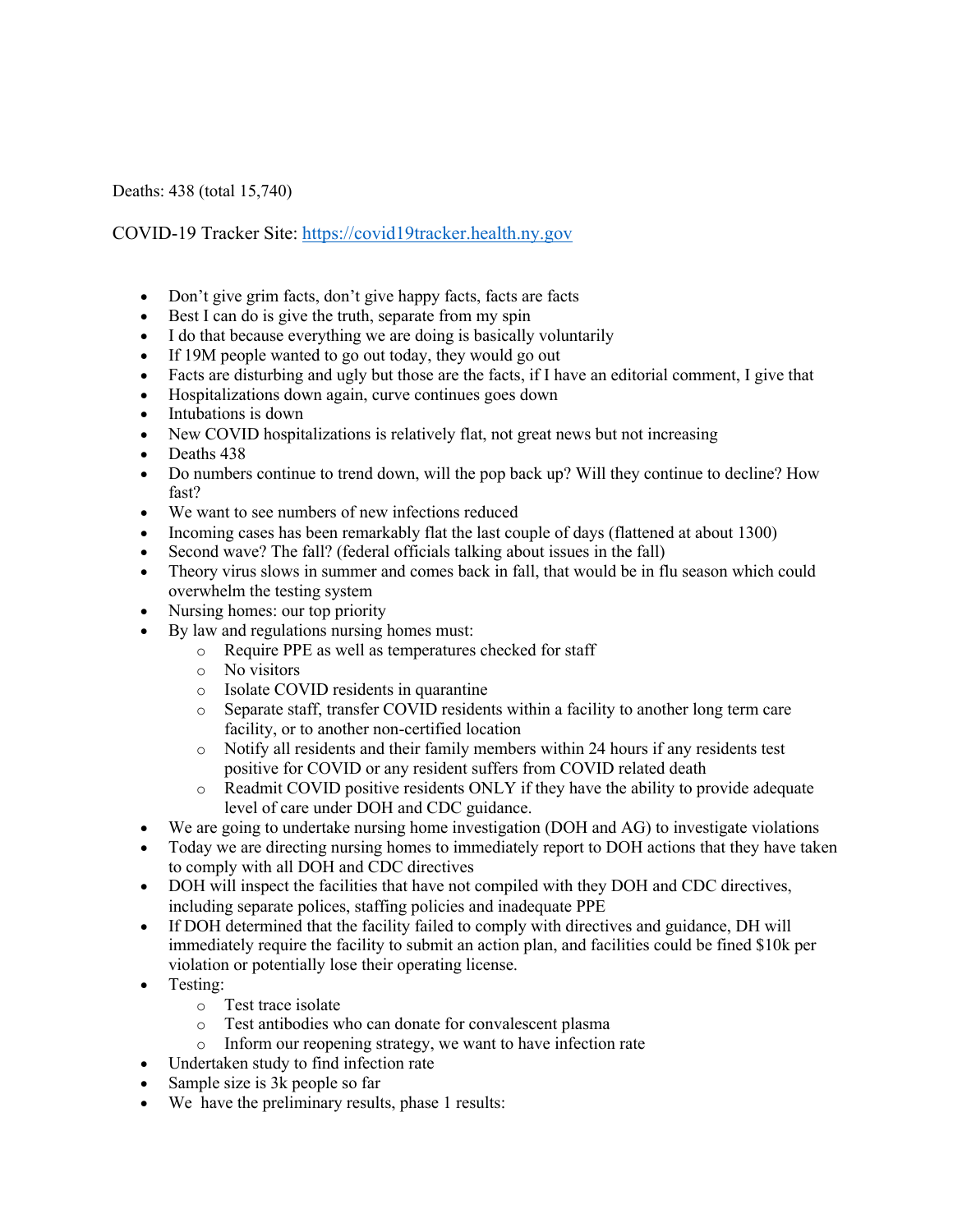- o Collected over two days in 19 counties and 40 locations across the state
- o Collected at grocery stores and box stores (people were out and about shopping)
- o Weighted results, 13.9 tested positive for having anti-bodies
- o Female 12%, Male 15.9
- o Regionally: LI 16.7%, NYC 21.2%, Westchester/Rockland: 11.7%, Rest of state 3.6%
- o Race: Asian: 11.7%, Black: 22.1%, Latino/Hispanic: 22.5%, Multi/None/Other: 22.8%, White 9.1%
- o Sample was people were outside the home, what does that do to the numbers?
- o If infection rate is 13.9% then it changed death rare, means 2.7M people infected statewide
- o That means with approx. 15,500 total fatalities, they death rate is approx. .5% of people infected (this is preliminary and the death numbers will increase, does not include at home deaths)
- o Gets more complicated, CA is seeing deaths before we thought COVID was in the states, that can also bring number of deaths
- o Death count is not accurate but with those caveats that is what we see
- This information supports regional analysis and decision making in a coordinated way
- Regions analysis on re-opening
- But have to also think about people flooding to those regions
- Must get more testing in African-American and Latino communities, greater percentage of essential worker in these communities, also more people in NYC area, transit etc.
- More testing today at NYCHA, also want to get more testing all through NY area, will work with Congressmembers Jefferies, Clark and Velazquez, churches have volunteered to be testing sites
- Finding was not in bill that is being passed today
- Senator McConnell said maybe states should declare bankruptcy
- One of the dumb ideas of all time
- I would have insisted State and Local Government funding should have been in this bill
- State and Local Governments fund schools, police, fire and healthcare workers
- When you don't fund the state the state can't find those services
- Also entire nation is up to state governments to re-open but you aren't going to fund states?
- You believe states declaring bankruptcy would be good for economy? You will see collapse of national economy
- McConnell also said this is a blue state bailout, this is vicious and ugly
- Think of that he is saying, 15k people died in NY but they were predominantly democrats so why should we help them, if there was ever a time to put aside pettiness, that is not who we are as a people
- This is a time for humanity and decency
- How irresponsible and reckless
- I am the Governor for all NYers, we are there to support each other
- No time for divisive politics
- We are in this together, operate with love

## $O&A$

We are seeing over 1100 inmates and corrections staff who have tested positive?

- 263 prisoners positive
- 1397 who are quarantined
- Monitored very closely
- Stopped visitation
- As situation evolves, we will make changes

Cuomo goes back to McConnell

• NY puts in 116B more than we take out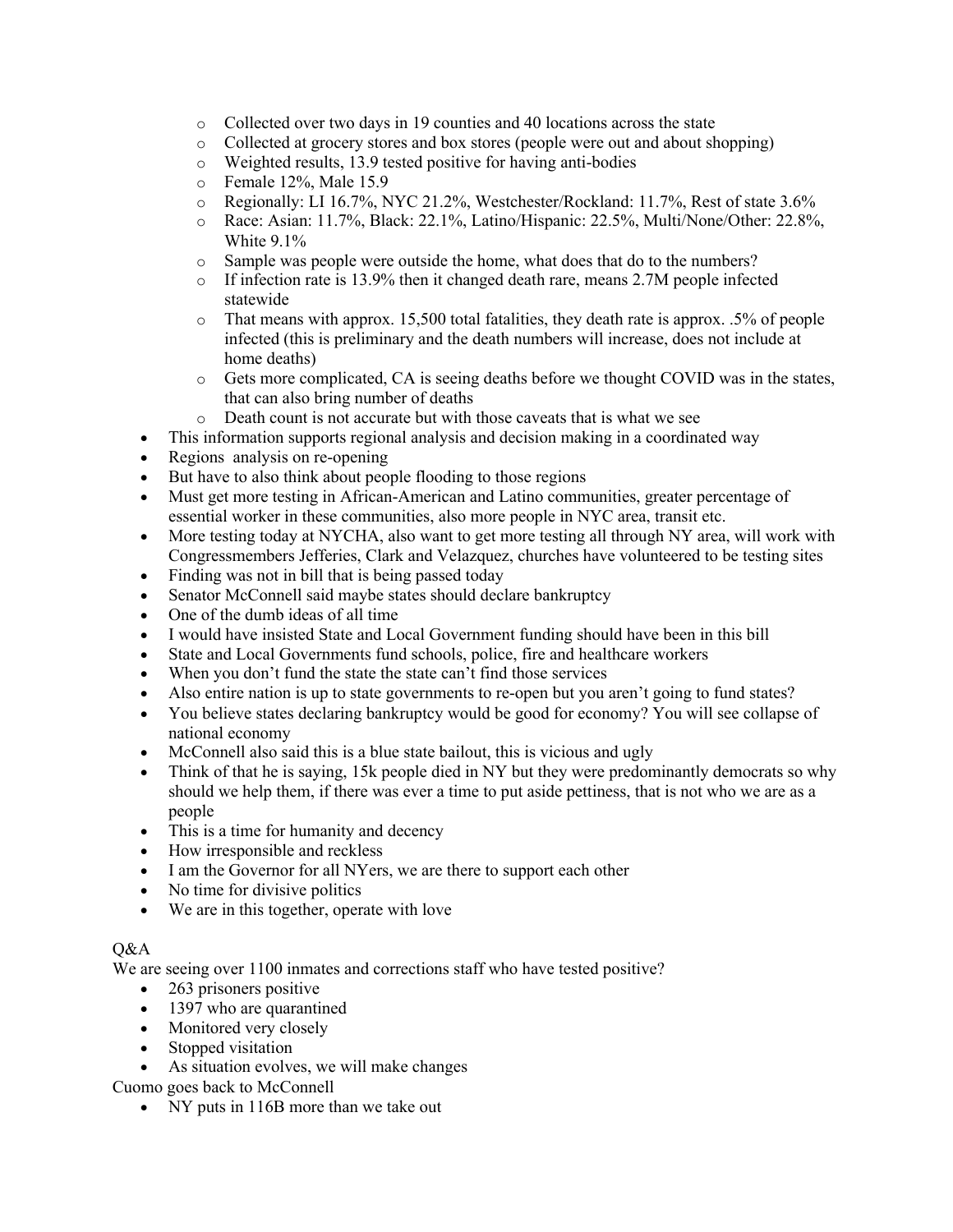- Kentucky 158B more than they put in
- Senator McConnell, who is getting bailed out? Your state is living on the money we generate

Is there thought of using National Guard to clean Nursing homes or Prisons?

• No

How do we know how many people are positive in prisons if there aren't testing?

- There isn't enough testing anywhere
- If prisoners have symptoms they are tested, it is same as everyone
- 20% of NYC residents resting positive does this change contact tracing?

• That is not be all and end all, it is one of the tools

- Why hasn't DOH already been investigating nursing homes?
	- They have been, this is a crisis situation
	- Intense situation for nursing homes, we get it
	- They still have to do their jobs

What went wrong?

- Nothing, mother nature brought a virus, it attacks old people
- Nothing went wrong, no one to blame

Rochester City Schools, finances are teetering, is there a concern you have there?

- Gave flexibility in budget and advanced payments
- Have been having conversations
- They will have issues, they were given more flexibility

What should have Nursing Homes done if they didn't have PPE's or staff?

- They needed to transfer patient, if they couldn't, DOH would find a place
- They have to comply with regulation, if you can't provide adequate care, you can't have the patient in your facility
- When the person gets transferred, they lose a patient and the revenue, I understand but contract is you must provide adequate care

If facilities can't get PPE, is the state assisting?

- State has given thousands of PPE's
- Getting PPE from China, we were distributing
- 417 masks 110k gowns, 85k face shields, 5k gallons of sanitizer have gone to nursing homes
- Is there concern about rotating staff?
	- Haven't heard that

How many nursing homes have called about transferring patients?

• Do not believe there have been those calls

State workforce, in areas where there are stat office buildings where infection rates are lower, can you have non-essential workers come in?

- That is part of regional analysis and decision making
- We have the matrix, how essential? vs how much risk
- Government workers are essential and can socially distance
- Once infections rate and hospitalization are down

Where do numbers have to be?

- Need to see flat/declining rate, don't have the numbers yet
- Need analysis
- CDC guidelines have 2-week period

Is there anyone coordinating efforts in capital region?

• I am, I am in the capital region

Unemployment insurance?

- Was on the call with Governors, NYS has paid out 2.2 B, NY has gone above and beyond any other state
- Backlog is with those who became eligible through Pandemic unemployment insurance.